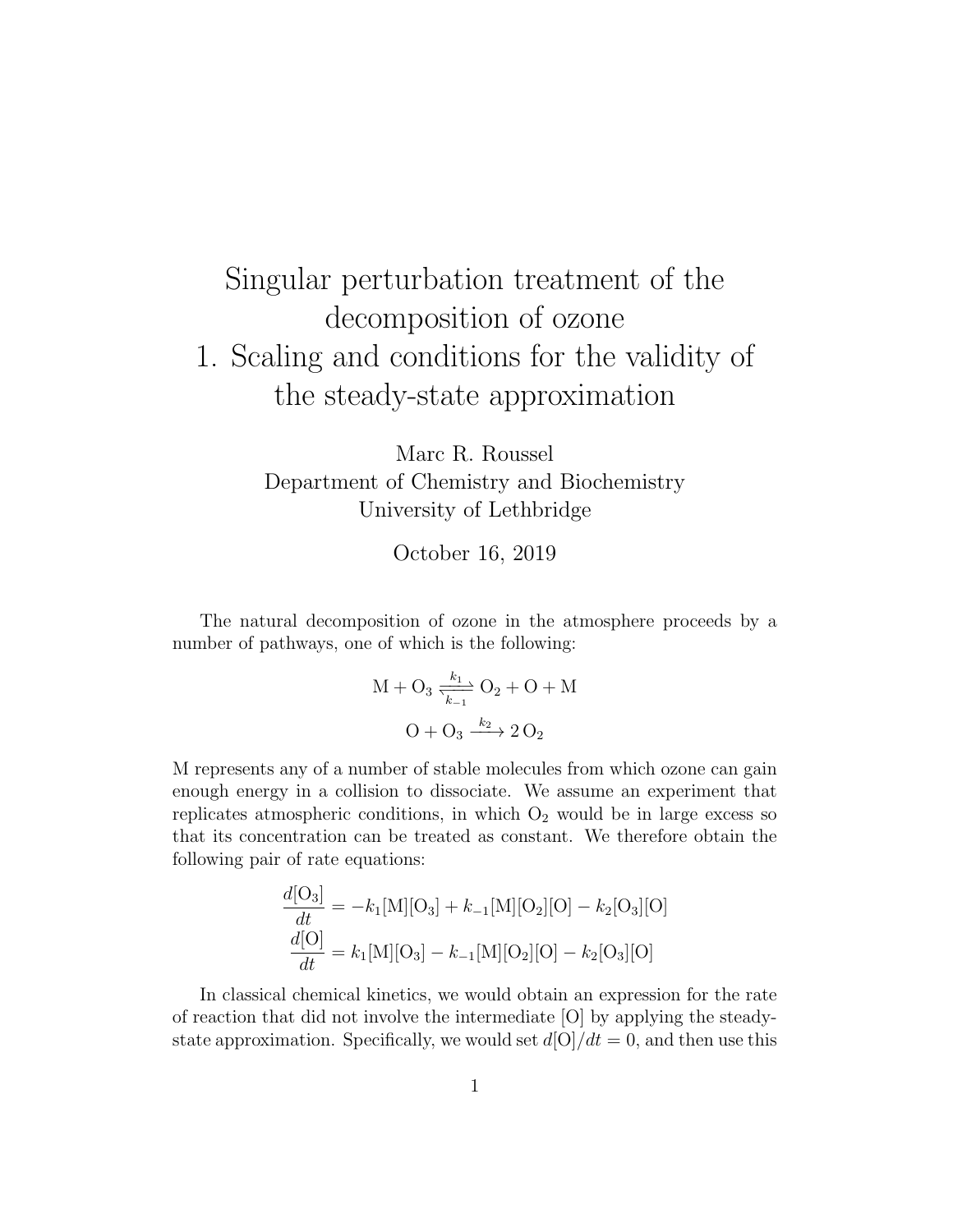equation to eliminate [O]. We would justify this by saying that the oxygen atoms that appear as intermediates react fast once made. We would therefore expect that, after a short time, the rate or production would closely match the rate of removal of these atoms. In other words, the net rate of change of [O] is small. But mathematically, what does this mean? Small compared to what?

Questions of relative smallness of terms in equations are resolved using a mathematical procedure known as scaling. This is a special case of transformation to dimensionless variables in which we attempt to find transformations that make our variables  $O(1)$ .

Typically, the scaling of a reactant like ozone is easy: We use the initial concentration to transform the concentration:

$$
x = [O_3]/[O_3]_0.
$$

x is clearly  $O(1)$  until very late stages of the reaction when most of the ozone has been consumed. Intermediates are trickier. Because they tend to be highly reactive, their maximal concentrations are governed by the dynamics of the system, and not by simple stoichiometric considerations. However, we do know how  $[O_3]$  and  $[O]$  are related when  $[O]$  reaches its maximum: At a maximum of [O],  $d[O]/dt = 0$ , so

$$
k_1[\mathbf{M}][\mathbf{O}_3] - k_{-1}[\mathbf{M}][\mathbf{O}_2][\mathbf{O}] - k_2[\mathbf{O}_3][\mathbf{O}] = 0,
$$

or

$$
[O]_{\max} = \frac{k_1[M][O_3]}{k_{-1}[M][O_2] + k_2[O_3]}.
$$

The problem is that we don't know the value of  $\lbrack \text{O}_3 \rbrack$  at which  $\lbrack \text{O} \rbrack$  reaches its maximum. However, if oxygen atoms are very reactive, you would expect that maximum to be reached early, before much ozone has reacted. Thus, we would expect that  $[O_3] \approx [O_3]_0$  when  $[O]$  reaches its maximum value. Consequently,

$$
[O]_{\text{max,est}} \approx \frac{k_1 [M][O_3]_0}{k_{-1}[M][O_2] + k_2 [O_3]_0}.
$$

For scaling purposes, we don't need to know the maximum value very precisely. We just need a decent estimate that is of the correct order of magnitude. This is what we have just obtained. We therefore define the dimensionless variable

$$
y = [O]/[O]_{\text{max,est}} = [O]\frac{k_{-1}[M][O_2] + k_2[O_3]_0}{k_1[M][O_3]_0}.
$$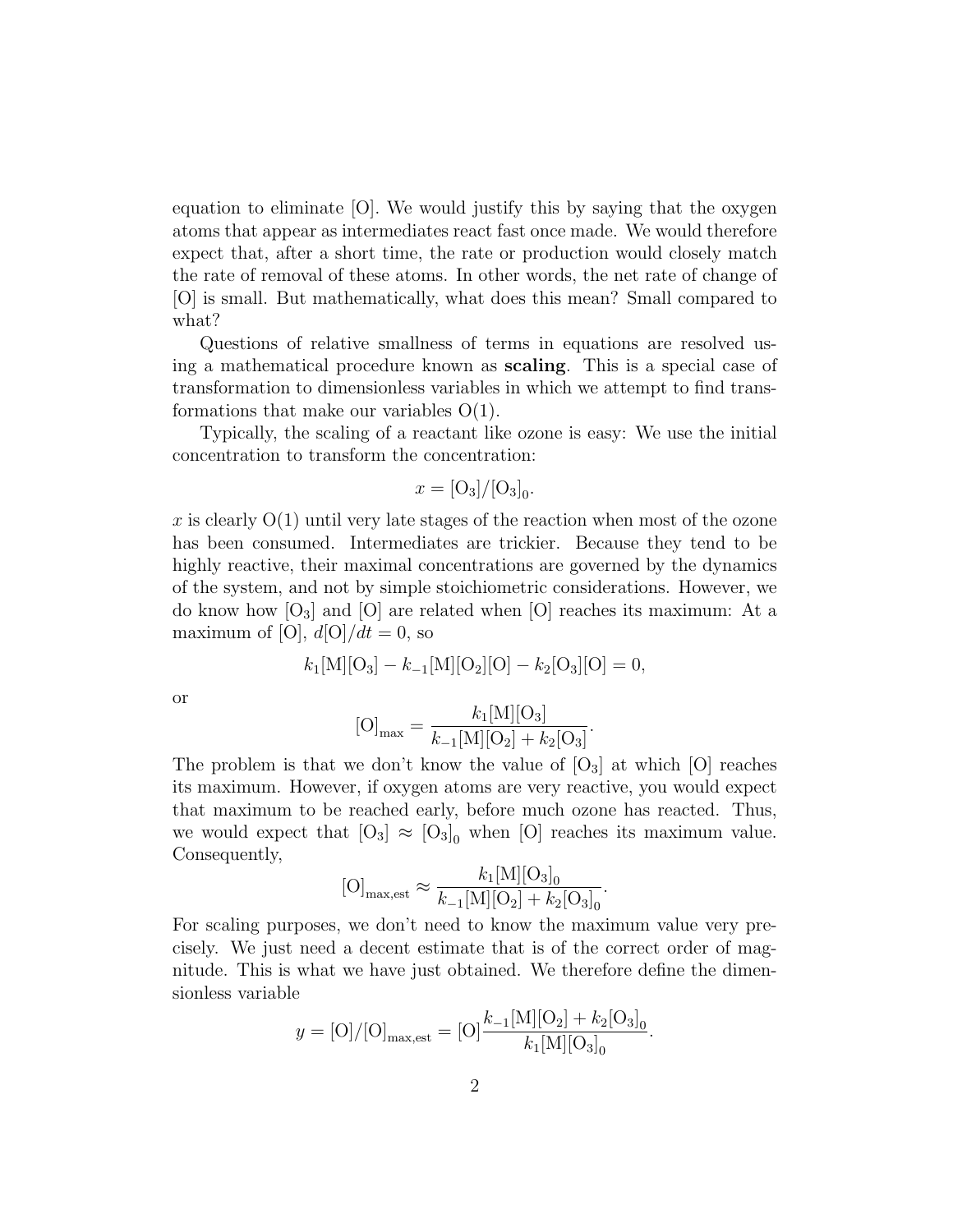We will defer the choice of a scaling for time. For now, we will just substitute our new dimensionless variables into the rate equations. If we do this and rearrange a bit, we get

$$
\frac{dx}{dt} = k_1[\mathbf{M}] \left( -x + \frac{k_{-1}[\mathbf{M}][\mathbf{O}_2]}{k_{-1}[\mathbf{M}][\mathbf{O}_2] + k_2[\mathbf{O}_3]_0} y - \frac{k_2[\mathbf{O}_3]_0}{k_{-1}[\mathbf{M}][\mathbf{O}_2] + k_2[\mathbf{O}_3]_0} xy \right),
$$

$$
\frac{dy}{dt} = (k_{-1}[M][O_2] + k_2[O_3]_0)
$$
  
 
$$
\times \left(x - \frac{k_{-1}[M][O_2]}{k_{-1}[M][O_2] + k_2[O_3]_0}y - \frac{k_2[O_3]_0}{k_{-1}[M][O_2] + k_2[O_3]_0}xy\right).
$$

The dimensionless parameter

$$
\alpha = \frac{k_{-1}[M][O_2]}{k_{-1}[M][O_2] + k_2[O_3]_0}
$$

appears repeatedly in these equations. Note that  $0 < \alpha < 1$ . Using this definition, we have

$$
\frac{dx}{dt} = k_1[\mathbf{M}] [-x + \alpha y - (1 - \alpha)xy], \n\frac{dy}{dt} = (k_{-1}[\mathbf{M}] [\mathbf{O}_2] + k_2[\mathbf{O}_3]_0) [x - \alpha y - (1 - \alpha)xy].
$$

We still haven't picked a scaling for time. The idea now is that the reactant  $(O_3)$  evolves on a slow time scale. Its equation should therefore consist largely of O(1) terms. This can be achieved if  $(k_1[M])^{-1}$  represents the slow time scale. In other words, we should define a dimensionless time

 $\tau = (k_1[\text{M}])t.$ 

Doing this, we get

$$
\frac{dx}{d\tau} = -x + \alpha y - (1 - \alpha)xy,\tag{1a}
$$

$$
\epsilon \frac{dy}{d\tau} = x - \alpha y - (1 - \alpha)xy,\tag{1b}
$$

with

$$
\epsilon = \frac{k_1[\mathbf{M}]}{k_{-1}[\mathbf{M}][\mathbf{O}_2] + k_2[\mathbf{O}_3]_0}.\tag{1c}
$$